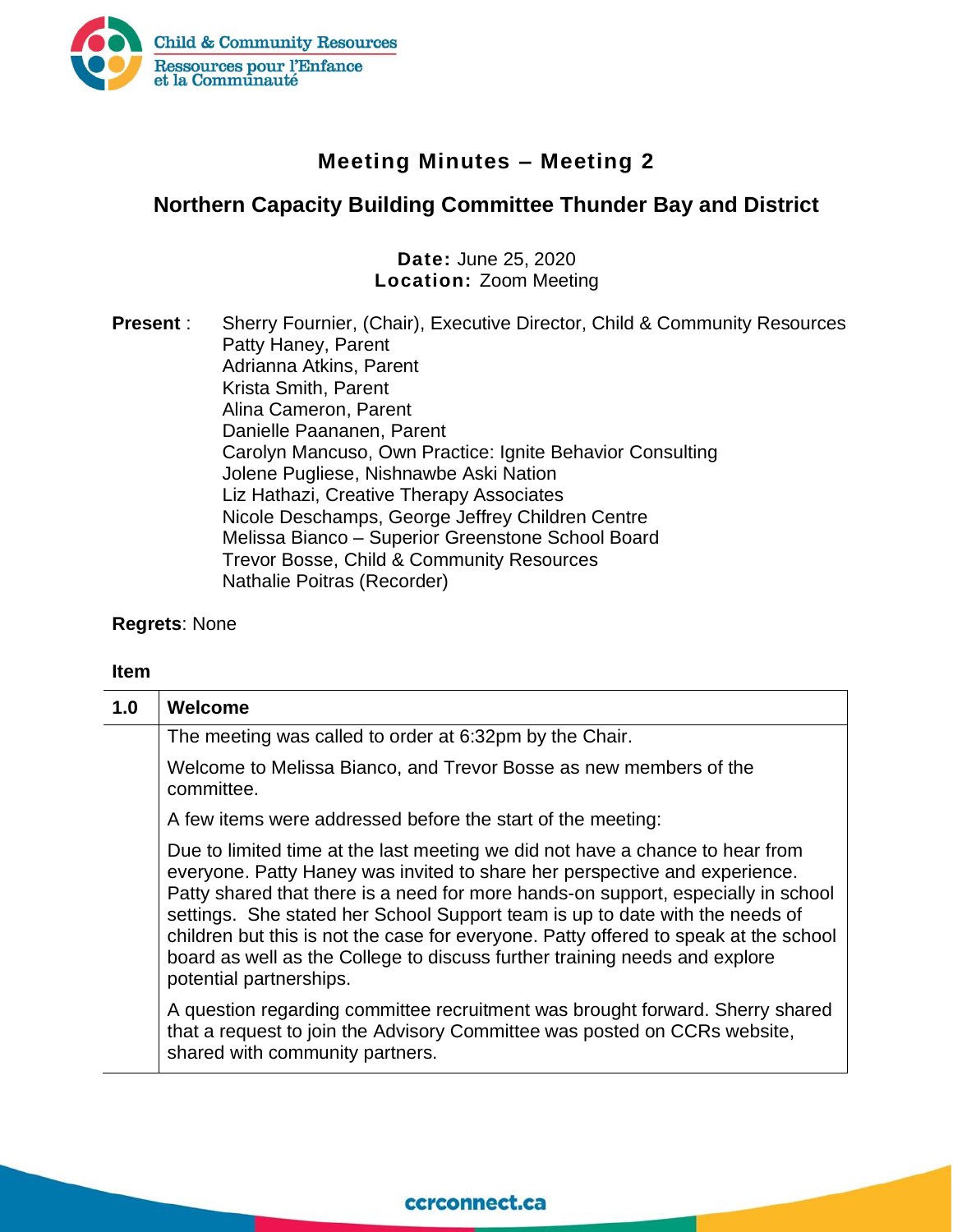| <b>Item</b> |                                                                                                                                                                                                                                                                       |
|-------------|-----------------------------------------------------------------------------------------------------------------------------------------------------------------------------------------------------------------------------------------------------------------------|
| 2.0         | Approval of the Agenda - June 25, 2020                                                                                                                                                                                                                                |
|             | The agenda was approved with no amendments.                                                                                                                                                                                                                           |
| 3.0         | <b>Outstanding Items-Review of Action Items</b>                                                                                                                                                                                                                       |
|             | Co-Chair confirmation: Danielle Paananen has been nominated for Co-<br>3.1<br>Chair.                                                                                                                                                                                  |
|             | 3.2<br>Confirmation of approval for:                                                                                                                                                                                                                                  |
|             | Calendar timeline: Approved with the possibility to some minor<br>$\bullet$<br>adjustments as the committee evolves.                                                                                                                                                  |
|             | Meeting dates: all were in favor of amending all dates to show<br>$\bullet$<br>Thursdays. The document will be updated and shared. For<br>members who, at times, are unable to join the meetings, the Chair<br>has confirmed that they will be updated individually.  |
|             | Minutes from June 9 were approved.<br>$\bullet$                                                                                                                                                                                                                       |
|             | Terms of Reference were approved and confirmed as final.                                                                                                                                                                                                              |
| 4.0         | <b>Tools to support Committee Work</b>                                                                                                                                                                                                                                |
|             | Trevor Bosse provided an overview of the following tools:                                                                                                                                                                                                             |
|             | <b>Opportunity Prioritization Chart:</b>                                                                                                                                                                                                                              |
|             | Used to aid in selection of goals by determining impact on target audience<br>versus resources involved to meet outcomes. This tool is used by Trevor<br>and Sherry and then will be brought back to the committee for review.                                        |
|             | <b>Goal Tracking:</b>                                                                                                                                                                                                                                                 |
|             | Used to track activities and tasks required to meet each goal. Also allows<br>committee to track who is responsible for each activity, timelines, costs<br>and additional notes. This will serve as the main document to facilitate<br>discussion and track progress. |
|             | Logic Model:                                                                                                                                                                                                                                                          |
|             | Provides a diagrammatic overview of the work the committee has set out<br>to accomplish. Will be updated once goals have been selected.                                                                                                                               |
|             | <b>Evaluation Matrix:</b>                                                                                                                                                                                                                                             |
|             | The evaluation matrix will be used to highlight the tools used to track<br>progress, and report on outcomes of committee work / goals.                                                                                                                                |